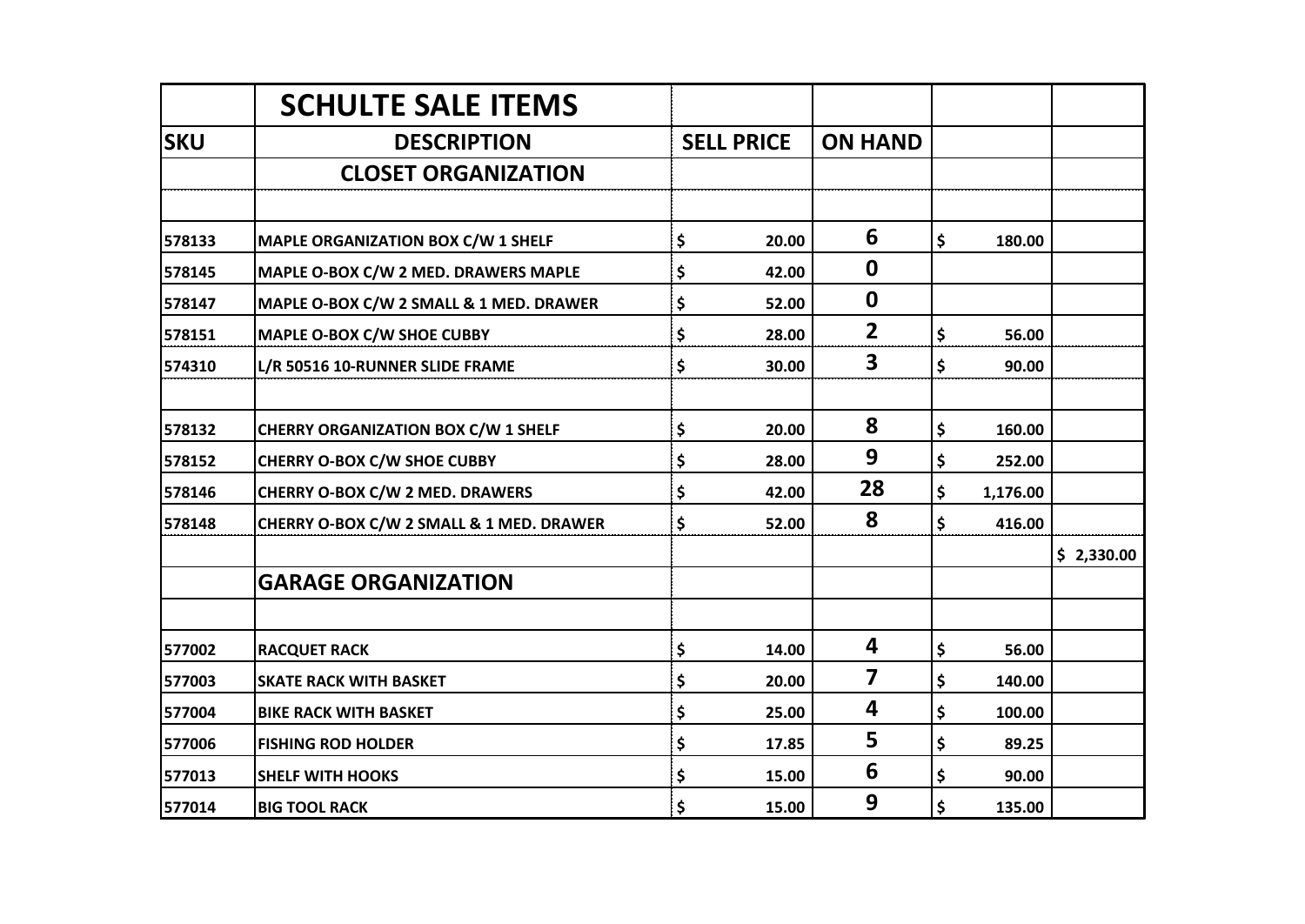| 577020  | <b>THE BIG BASKET</b>           | \$ | 15.00 | 29 | \$ | 435.00 |            |
|---------|---------------------------------|----|-------|----|----|--------|------------|
| 577005  | <b>BIKE HOOK</b>                | \$ | 10.00 | 3  |    | 30.00  |            |
| 577010  | <b>HAND TOOL RACK</b>           |    | 15.00 | 9  | Ş  | 135.00 |            |
| 577012  | <b>LOOP HOOK</b>                |    | 10.00 | 16 | Ş  | 160.00 |            |
| 577019  | <b>THE BASKET</b>               | \$ | 15.00 | 18 | \$ | 270.00 |            |
| 577015  | <b>EVERYTHING HOOK</b>          | Ş  | 10.00 | 22 | \$ | 220.00 |            |
| 577016  | <b>IBIG EVERYTHING HOOK</b>     |    | 10.00 | 18 | \$ | 180.00 |            |
| 1577007 | ISKI HOOK                       |    | 10.00 | 12 | \$ | 120.00 |            |
| 577018  | <b>IBIG WORK HOOK</b>           |    | 10.00 | 1  |    | 10.00  |            |
| 577008  | <b>SPORTS RACK &amp; BASKET</b> | Ş  | 30.00 | 1  | Ş  | 30.00  |            |
| 577001  | <b>GRIP EVERYTHING HOOK</b>     |    |       |    |    |        | \$2,200.25 |